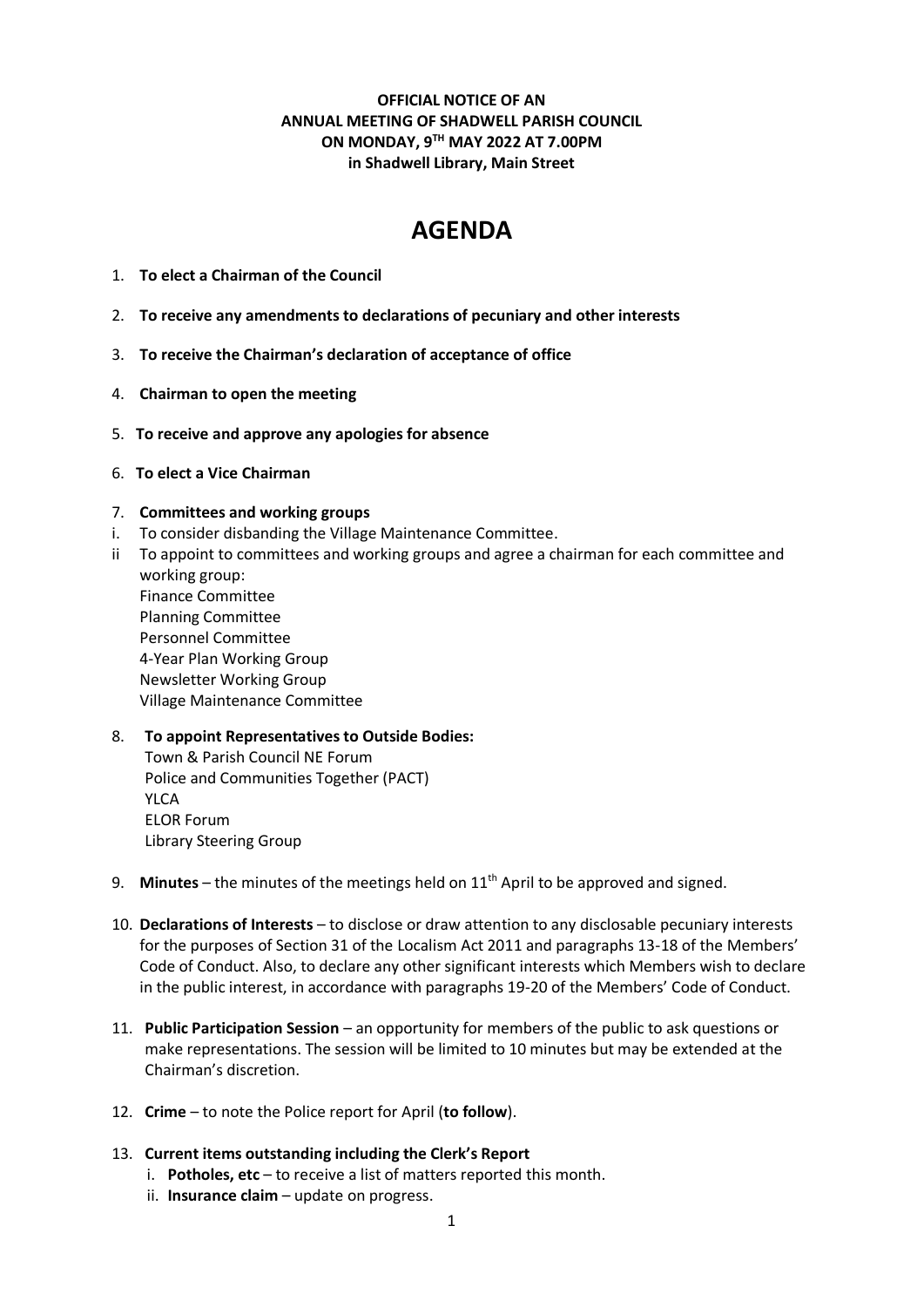- iii. **Holywell Lane Playground** to receive update following Playground Committee's recent meeting.
- iv. **Grant towards party gazebo(s)** to confirm that grant has been requested from ward councillors
- 14. **Policies and Procedures**
	- i. **Standing Orders** to receive update of progress with review (DP &DT).
- 15. **Climate Change** update on issues (NT2 & Clerk).
- 16. **Queen's Platinum Jubilee**
	- i. **Working party** update on progress (DP & DF).
- 17. **Four-year strategy** to consider review of strategy (**current strategy copied to cllrs**).
- 18. Leeds Festival to note action points from working group meeting on 22<sup>nd</sup> March 2022 (copied **to cllrs**).

## 19. **East Leeds Orbital Road**

- i. **Temporary road closures and traffic disruption** to discuss any issues.
- ii. **Traffic surveys** update on progress (DP/Clerk).

## 20. **External meetings**

- i. **Schedule of forthcoming meetings** to note updated schedule and agree attendance where appropriate (**to follow**)
- ii. **Meetings attended** to receive reports on any external meetings attended not covered elsewhere on this agenda (All).

## 21. **Highways**

- i. **20mph limit** update on progress (DP).
- ii. **Safety issues on Ring Road** update on progress (DP).

## 22. **Planning**

i. **Planning Committee -** to receive an update from this evening's planning committee meeting, endorse any recommendations made or to consider planning applications where necessary.

## 23. **Finance**

- i. **Finance Committee Meeting 24th April** to receive an update from the meeting (DP) and to note any issues arising.
- ii. **Internal audit and Annual Return 2021/22**  to note that internal audit is underway, and that the Annual Return will be presented for approval at the June Full Council meeting.

## 24. **Village Maintenance**

- i. **Work completed** to receive summary of work completed by contractor during April (Clerk).
- iii. **Bunting** to confirm that contractor has availability for extra hours to put up bunting for Jubilee celebrations (NT).

# 25. **Footpaths**

- i. **Signage on path 102** to confirm that signs have been switched around (Clerk).
- 26. **Risk Assessment**  to receive a report on May check (DS). DS to conduct monthly checks until further notice.